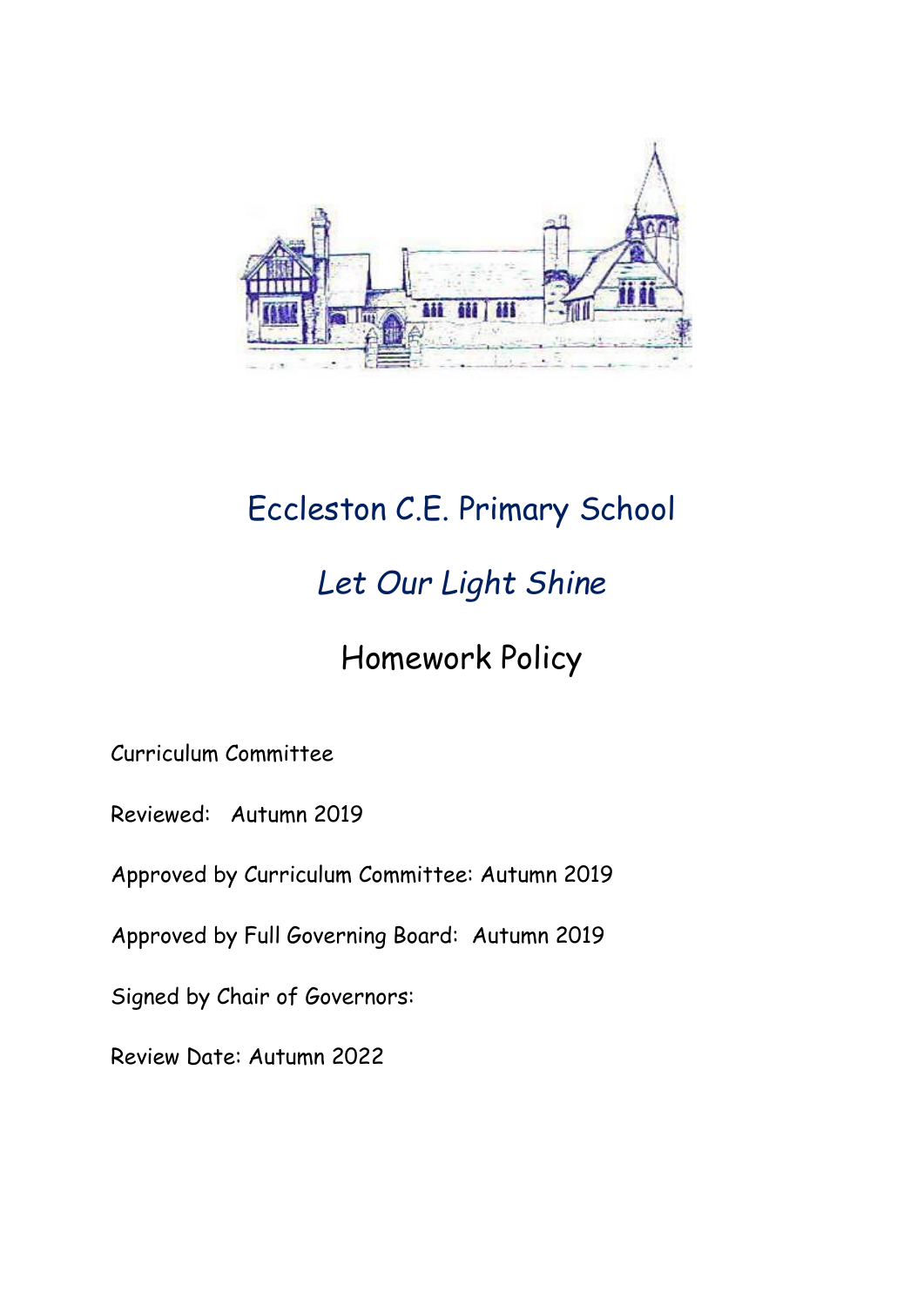## **Introduction**

This policy is to be read in conjunction with the e-Safety and Cyberbullying policies.

Eccleston CE Primary School intends homework to be a positive experience for the child and not a stressful one. The aim of this homework policy is to help our children develop the skills and attitudes they will need for successful lifelong learning.

## The Purpose of Homework

Learning at home is an essential part of good education. Regular homework gives children the opportunity to practise tasks done in class, help improve important skills, and encourage confidence and independence. Homework gives parents/carers an opportunity to work together with their children, and allows them to gain an understanding of what their children are learning in school.

## Time Allocation for Homework

It is expected that children will spend at least the following times on homework activities:

| Year Group      | <b>Homework Activity</b>                                                                                                                                             |
|-----------------|----------------------------------------------------------------------------------------------------------------------------------------------------------------------|
| Reception       | Reading books are sent home to be worked on at home with<br>parents.                                                                                                 |
| Yr1             | 1 hr per week<br>Reading every night Once a week learning logs assignments will<br>be set<br>Spellings and number bond work is set when children are<br>judged ready |
| $Yr$ 2 $Yr$ 3   | 1-1/2 hour per week Once a week learning logs assignments will<br>be set<br>Spellings are set most weeks to compliment work done in<br>phonics                       |
| Yr <sub>4</sub> | Once a week learning logs assignments will be set                                                                                                                    |
| $Yr$ 5/6        | Once a week learning logs assignments will be set                                                                                                                    |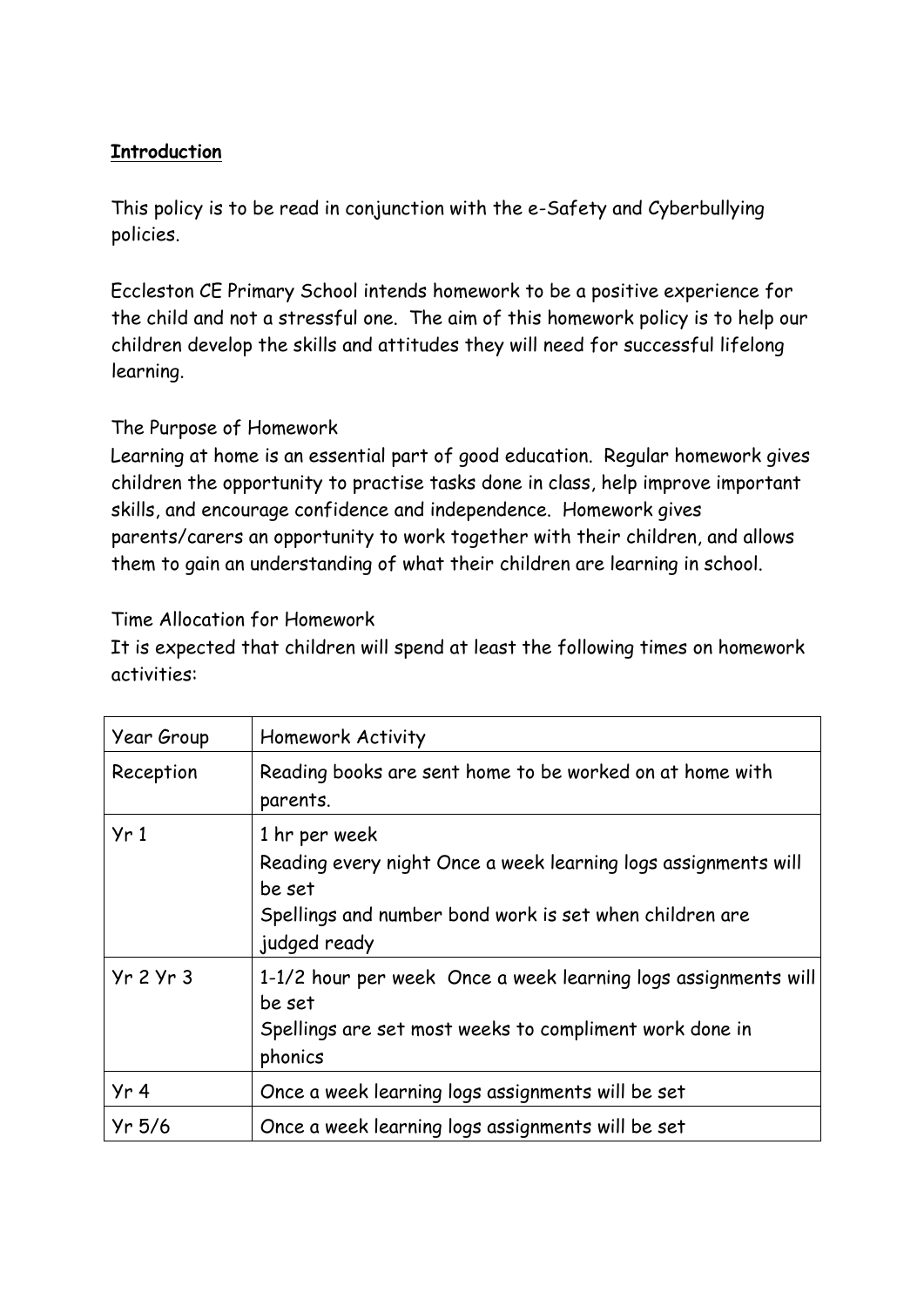In addition to learning logs children in Year 2 and KS2 should read, learn spellings and tables each week We also use an online Maths programme called MyMaths and teachers will often set homework to be completed on this.

Please note this is in line with Government's recommended time allocation, based on current good practice, as set out in Homework: Guidelines Primary Schools and Secondary Schools.

### **Homework Schedule**

Homework tasks are generally set on a weekly basis. There might be occasions when more than one piece of homework maybe set.

Homework is not usually issued over holiday periods unless children wish to do further research on class topics. Eccleston does not sanction extra homework for children who are on holiday or because parents ask for it.

#### **Spellings and Tables**

Class 2 children have daily phonic sessions to support their spellings and the teacher identifies a maximum of 3 spellings in the children's work. Multiplication tables are given out at the start of the term and children are expected to work on them at home.

### Class 3 and 4

Children are expected to practise their multiplication tables every night at home as part of their homework regime. Children are taught spelling rules as part of their literacy curriculum. Misspelt words in their work are identified by the teacher and the children are expected to correct them and then spend some time learning them.

The expectation is that the children will improve their spellings and times tables by working on them throughout the half term at home and in school. Continuous assessment of the children's progress will be undertaken throughout the year. In addition to this, children are expected to supplement this with spelling errors made in their work during the week.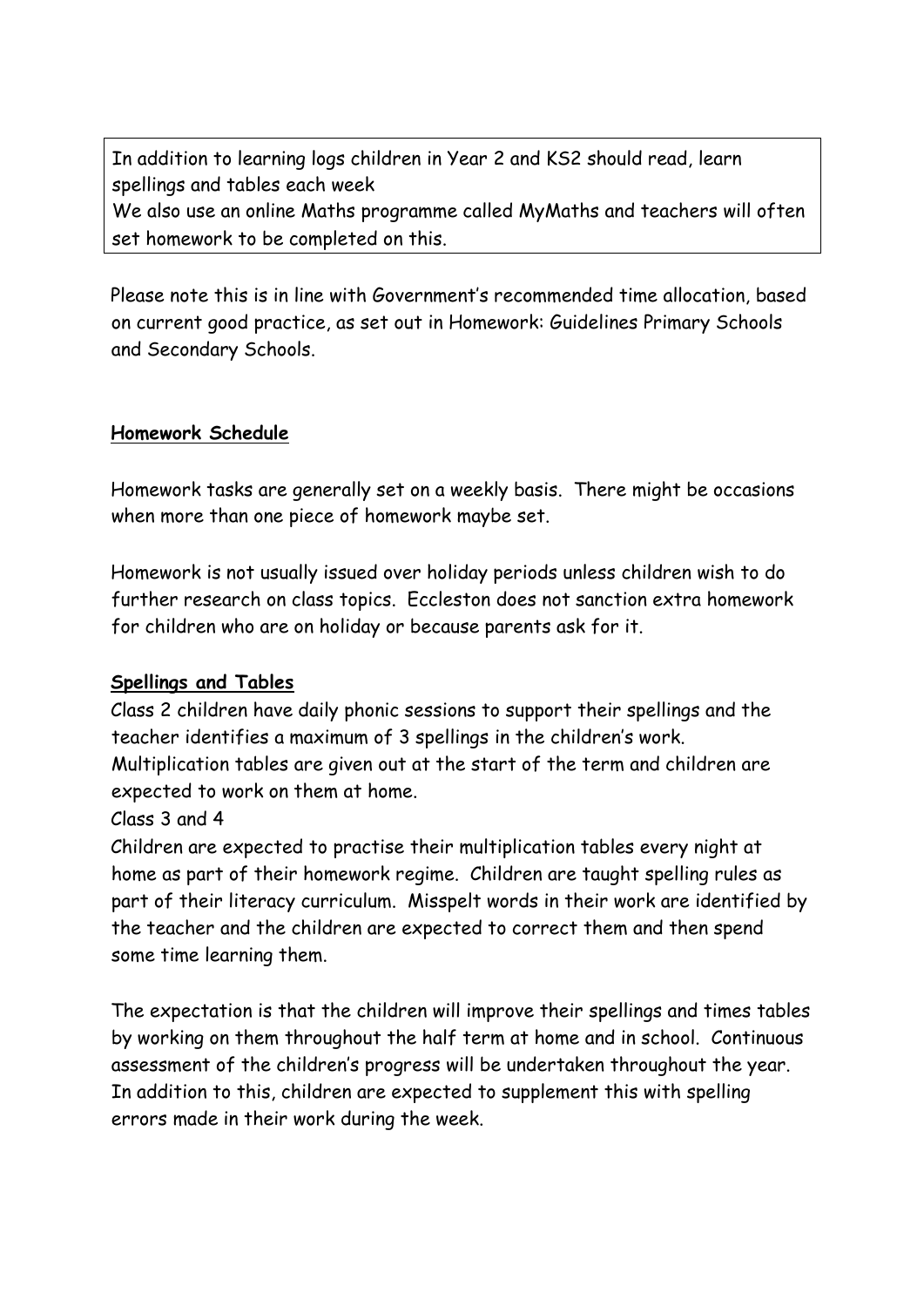It is possible that parents/carers could be given information for interactive spelling and times tables game websites, audio CD's and other methods that children can use to help support their learning.

### **Learning Logs**

At Eccleston we use learning logs as workbooks for homework. The homework task is an open-ended task which can be interpreted by the individual child. Children are expected to use a double page spread to present their homework. The children are encouraged to present their homework as they wish; teaching staff may give suggestions to the children. Time spent on homework tasks in expected to be in line with government guidelines as stated in this document.

## **Special Educational Needs**

Some children in our school may benefit from alternative tasks, separate from the homework set up for other children in the class. Close cooperation between teachers, parents and our special needs co-ordinator (SENCO) is vital and we recognise that it is important that children with special needs should do as much in common with other children as possible. The purposes of homework outlined in this policy should apply equally to pupils with special needs.

Feedback for pupils, parents or carers and teachers

It is important that feedback is given to pupils as quickly as possible. This is given in a number of ways:

- Immediately by parents or carers
- Individual comment from teacher on written assignments
- Pupils reviewing the work done in small groups
- Presentation of homework in class and school assemblies

Where parents/carers have carried out activities with children, feedback to our teachers can be helpful and maybe included on a separate piece of paper; in homework diaries or in home/school books (Class One). APPENDIX 1: STAFF, PARENTS, CARERS AND CHILDREN ROLES

Children are expected to:

• Make full use of all the opportunities they are presented with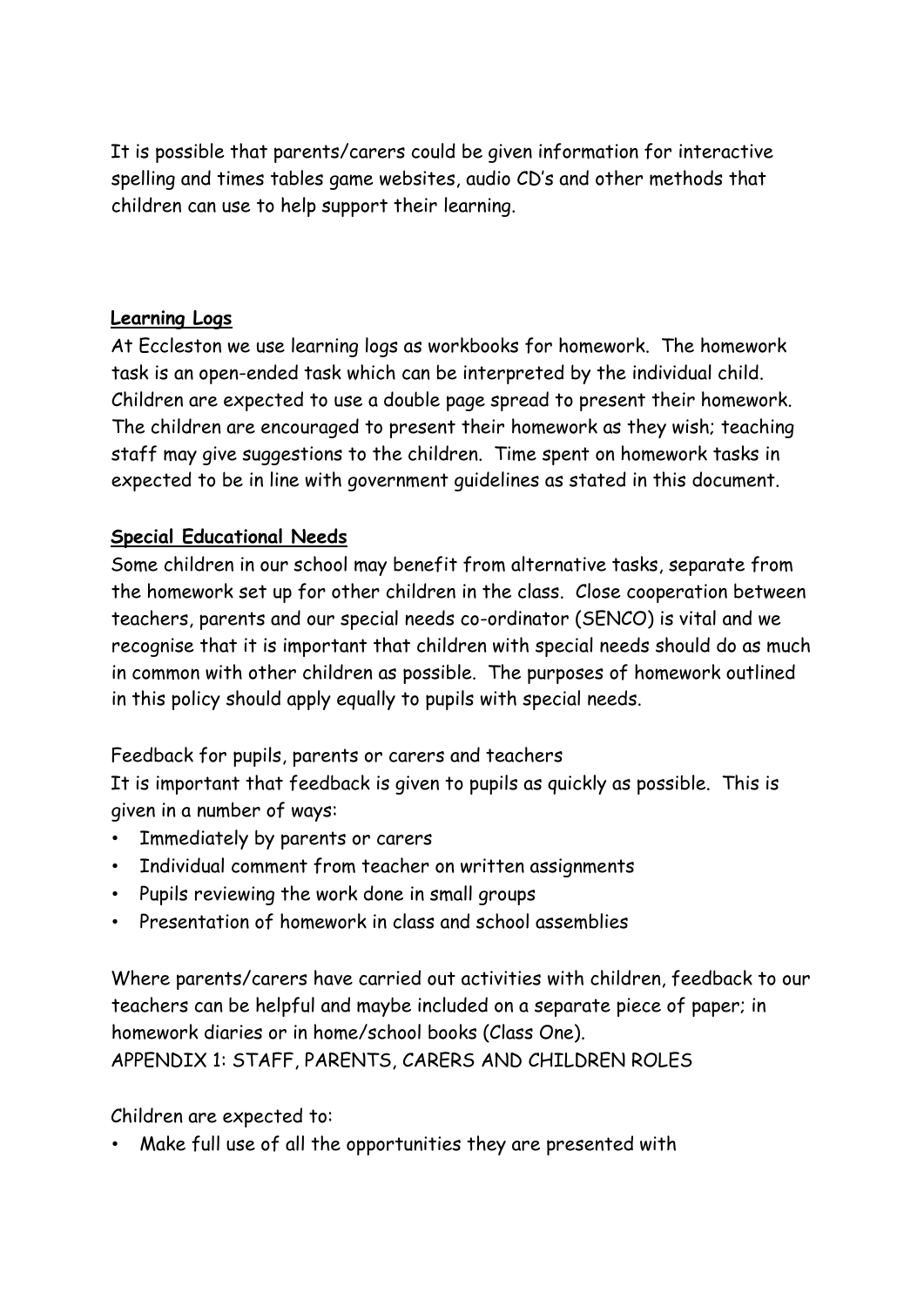- Tackle home tasks promptly and with a positive attitude
- Take pride in presentation and content, acknowledging the high personal standard expected
- Be sure they have everything they need to complete the task each week Take responsibility for handing in the completed task on time
- To take on board any feedback about homework.

Parents/carers are encouraged to:

- Provide somewhere peaceful for children to work without the distractions of television, other family members, pets etc.
- Provide a suitable place, equipped with a comfortable chair, clear table space, good light, etc
- Provide encouragement and support to children when they require it.
- Support the school in explaining to children that homework is valued and aids learning
- Encourage pupils and praise them when homework is completed
- Be actively involved in the homework of younger children.
- Not change the activity without first consulting with the class teacher.

Teaching staff support this policy by:

- Providing a range of homework tasks and activities to consolidate and extend learning in class
- Ensuring that the children have a clear understanding of the tasks involved and a common understanding of the high expectations held of them individually, according to their ability.
- Marking and giving feedback about homework
- Communicating with parents and keeping them informed of children's progress, projects and topics to be studied.
- Informing parents if there is a problem regarding homework.

## FURTHER GUIDANCE

Homework in Class One (Reception and KS1) Reading

4/5 times per week.

Eccleston School encourages a two-way dialogue through home/school and reading diaries. In these notebooks, which go home daily, teachers and parents make comments on what and how their child has read, parents can also address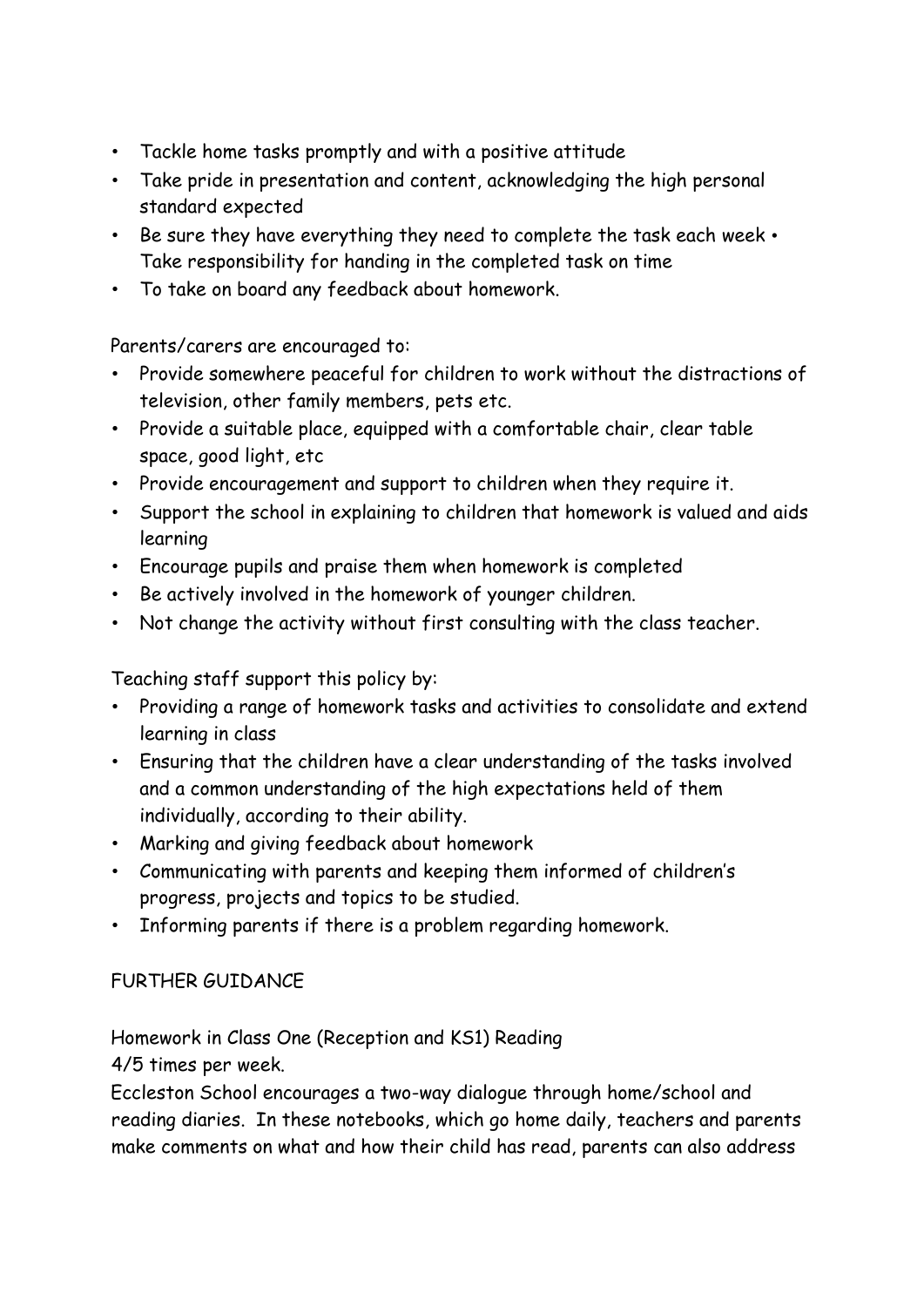any questions they have directly to the teacher. Parents need to ensure that written comments are not open to misinterpretation of their tone by teaching staff.

## Maths

Other skills that parents can help with are (by the end of yr 2):

- Children should be confident in their 2, 5 and 10-times tables. They should be able to say them in order and mixed up.
- Children should be able to double numbers up to 20 and halve even numbers.
- Children should know their number bonds of all numbers up to 20. This means they should know how to make each number, for example 5 can be made by 0+5, 1+4
- Children should be able to tell the time when it's o'clock, half past, quarter to and quarter past on digital and analogue clocks.
- Children should be confident when using money. They should know the names of the coins and should have experience of adding, taking away, and finding change.
- Whilst multiplication tables are not set routinely as homework, this is an area which parents can work on at home with their child.

Homework in Key Stage 2

As children get older, homework provides an opportunity for them to develop the skill of independent learning. It is important that parents support their children, but good habits of independent study should be encouraged. The main focus for homework in Key Stage 2 continues to be literacy and maths; however, children will be given more varied tasks in other areas of the curriculum.

Reading/Literacy:

Literacy tasks related to class work, will be assigned to the children once a week in Yrs 3-6.